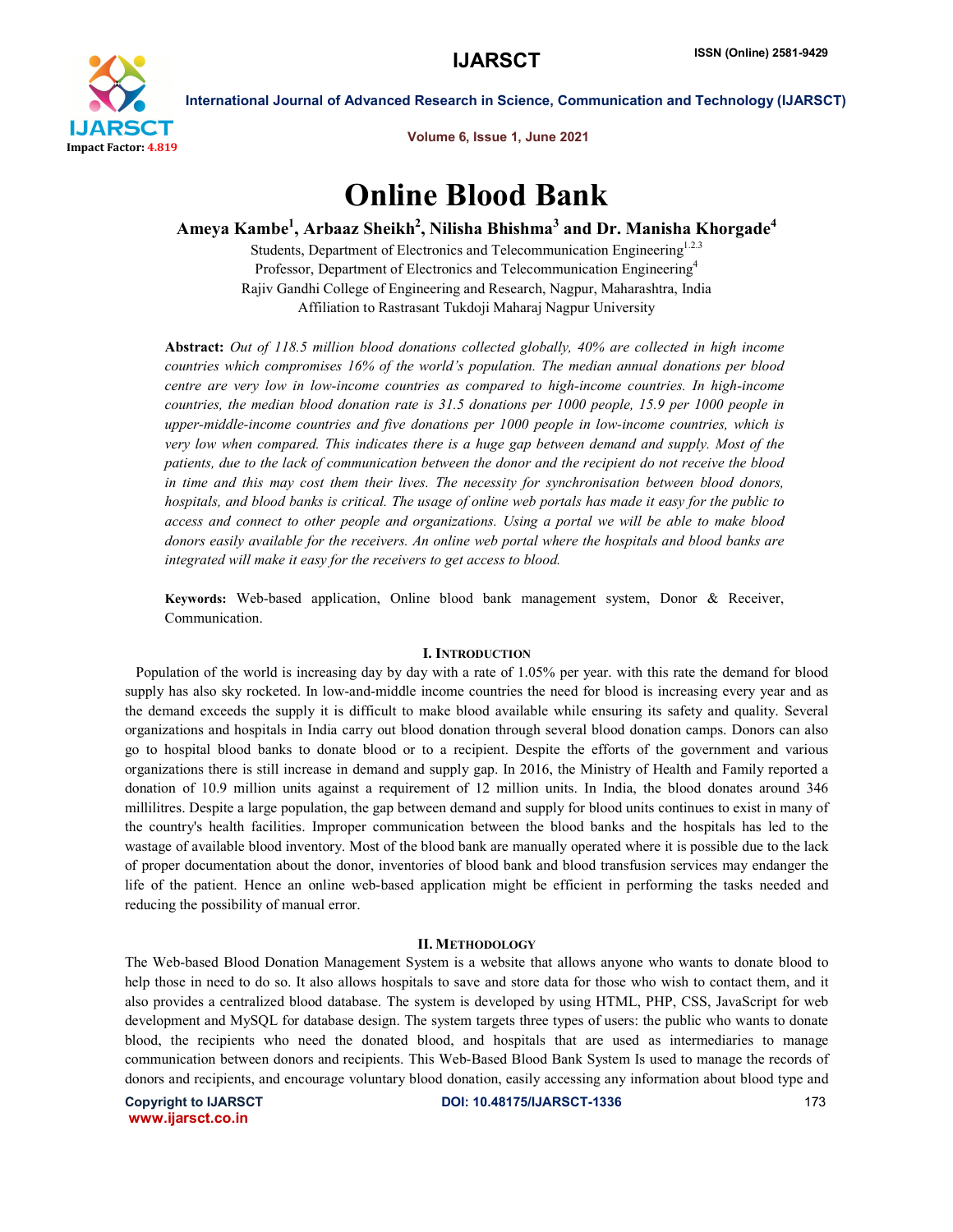

## Volume 6, Issue 1, June 2021

the distribution of the blood in various hospitals in India. Blood donors can register on the system and it will provide a donor-ID. Blood-campaign organizers can organize a campaign online. The request is sent to the particular blood bank officer and the officer can approve or reject the request. Patients can request blood online through this system. Then the system will inform all the relevant donors of the request. Bloodstock will be handled day by day through the system. A Blood bank officer can add or remove a donor to the system and from the system. Also, he can add bloodstock to the relevant blood bank.

# III. SOFTWARE USED AND DESCRIPTION

# Languages Operated to Implement Blood Bank Website System

# 3.1 Front end: HTML, CSS, JavaScript

- HTML: Hypertext Markup Language, the basic function of this language is to create web content. The goal of the web browser is to read the documents as web pages; and it is also possible to incorporate scripts written in several languages, like JavaScript, which controls on the behaviour of web content.
- CSS (Cascading Style Sheets) Create attractive Layout: Cascading Style Sheets (CSS) is a style sheet language used for describing the presentation of a document written in a language like HTML.CSS is meant to enable the separation of presentation and content, including layout, colours, and fonts. This separation can improve content accessibility, provide more flexibility and control within the specification of presentation characteristics, enable multiple websites to share formatting by specifying the relevant CSS in an separate CSS file.
- JavaScript: an object-oriented computer programming language commonly used to create interactive effects within web browsers, developed for the design of interactive sites and creating web applications. JavaScript can interact effectively with HTML ASCII text file, enabling web authors access to their sites with dynamic content

# 3.2 Back End: PHP, MySQL

- PHP: A scripting language that's integral part of HTML to feature functionality that native HTML is unable to do. Originally designed for web development to supply dynamic web content, "PHP allows you to collect processes and utilize data to create a desired output"
- MySQL: A database system, queries, and features easily paired with PHP because it works side by side with ease. Uses MSQL to store many sorts of data, information and graphics. Also it is easily accessible from anywhere around the globe.
- Notepad + +: A source code editor that supports several languages and it uses pure Win32, which allows a high-speed implementation
- Wamp: WampServer is a Web development platform on Windows that enables you to form dynamic Web applications with Apache2, PHP, and MySQL.
- Visual Code Studio: A freeware source code editor with features like support for debugging, syntax highlighting, intelligent code completion, code refactoring, etc. It supports languages like C++, python, PHP, java, JavaScript and CSS.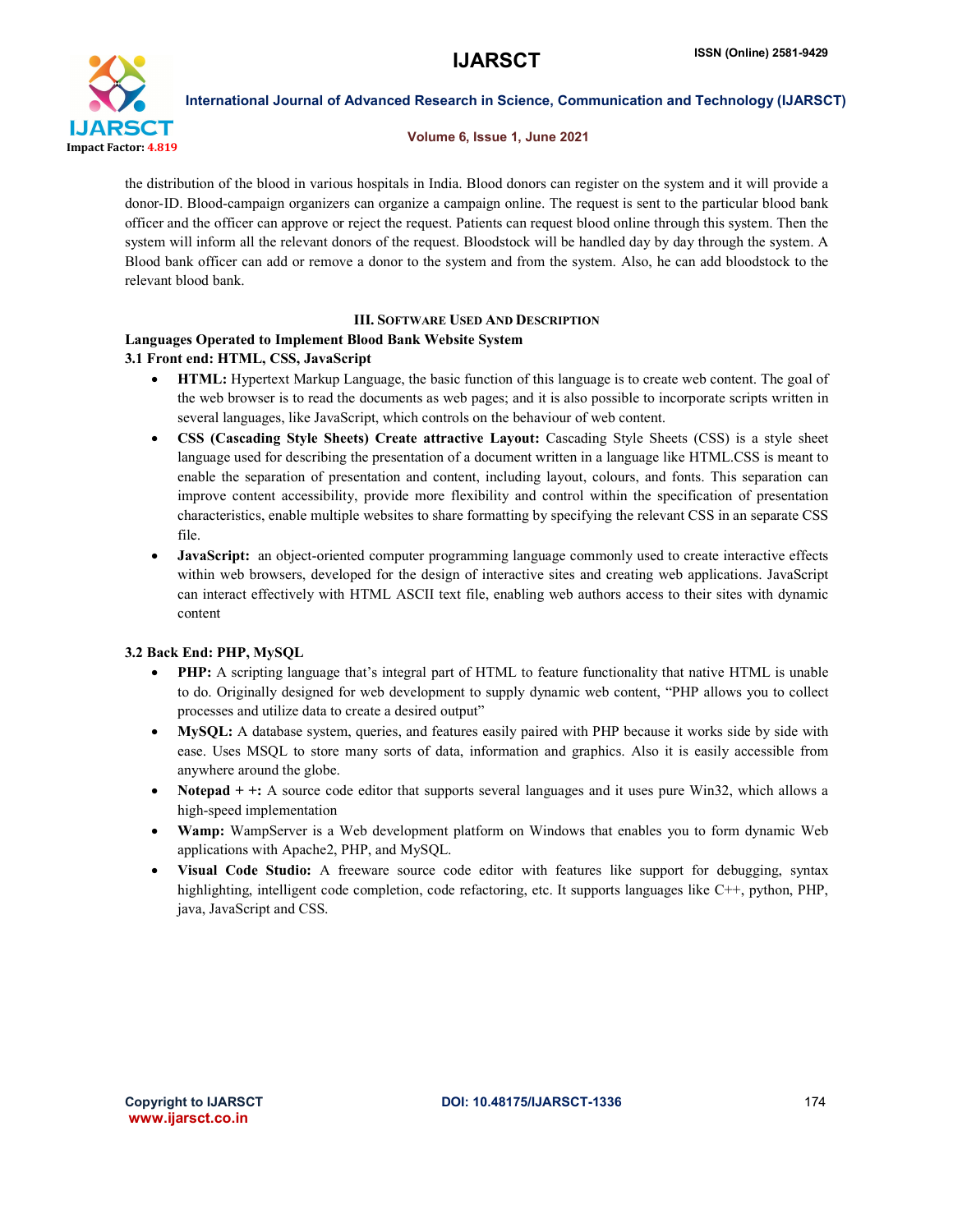

# International Journal of Advanced Research in Science, Communication and Technology (IJARSCT) **IJARSCT** Impact Factor: 4.819

|                                                 | Volume 6, Issue 1, June 2021                   |                               |
|-------------------------------------------------|------------------------------------------------|-------------------------------|
|                                                 | <b>IV. FLOW-CHART</b>                          |                               |
|                                                 |                                                | Hospitals<br><b>Receivers</b> |
| <b>LOG IN</b><br><b>REGISTER</b>                |                                                | <b>Hospital Name</b>          |
| <b>ADD INFO.</b>                                |                                                | <b>Hospital City</b>          |
| <b>CREATE ACC.</b>                              | <b>SAMPLE</b><br><b>COLLECTED</b>              | <b>Hospital Phone Number</b>  |
| <b>UPDATE</b><br>ACC.                           | <b>SMS TO</b><br><b>RECEIVER</b>               | <b>Hospital Email</b>         |
| <b>ACCEPT</b><br><b>CHECK</b><br><b>REQUEST</b> |                                                | <b>Hospital Password</b>      |
| <b>REJECT</b><br><b>LOG OUT</b>                 |                                                | Register                      |
|                                                 | <b>SMS TO</b><br><b>RECEIVER</b><br>SAMPLE N/A | Already have account?         |

# V. RESULTS

Below are the screenshots from the web application and their description.

 *Home Page*: The website's home page consists of navigation bar having available blood samples, login and register which redirects the user to the respective page of the website. Also it contains basic information about blood groups.

| <b>C</b> localhost/bloodbank/index.php<br>е<br>$\leftarrow$                                |                                                                                                                                                                                                                                                                                                                     | $\bullet$ $\bullet$<br>*                                                                                                                                    |
|--------------------------------------------------------------------------------------------|---------------------------------------------------------------------------------------------------------------------------------------------------------------------------------------------------------------------------------------------------------------------------------------------------------------------|-------------------------------------------------------------------------------------------------------------------------------------------------------------|
| <b>111 Apps M</b> Gmail <b>1.</b> YouTube <b>Q</b> Maps <b>th</b> News <b>Rg</b> Translate |                                                                                                                                                                                                                                                                                                                     | Reading list                                                                                                                                                |
|                                                                                            |                                                                                                                                                                                                                                                                                                                     | Available blood samples<br>Register<br>Login                                                                                                                |
| DONOR<br><b>RECIPIENT</b><br>$\circ$<br>$\circ$                                            | $A+$<br>$A -$<br>If you are A+: You can give<br>If you are A-: You can give<br>blood to A+ and AB+. You<br>blood to A-, A+, AB- and<br>can receive blood from A+.<br>AB+. You can receive blood<br>$A-$ , $O+$ and $O-$<br>from A- and O-                                                                           | $B +$<br>You can give blood to A+ and<br>AB+. You can receive blood<br>from $A+$ , $A-$ , $O+$ and $O-$ .                                                   |
| А<br>A<br>в<br>$\mathbf{R}$<br>AB<br><b>AB</b>                                             | $B -$<br>$AB+$<br>If you are B-: You can give<br>People with AB+ blood can<br>receive red blood cells from<br>blood to B-, B+, AB+ and AB-,<br>You can receive blood from B-<br>any blood type. This means<br>that demand for AB+ can<br>and O-.You can give blood to<br>$B +$ and $AB +$ .<br>donate with AB only. | $AB -$<br>AB- patients can receive red<br>blood cells from all negative<br>blood types. AB- can give red<br>blood cells to both AB- and<br>AB+ blood types. |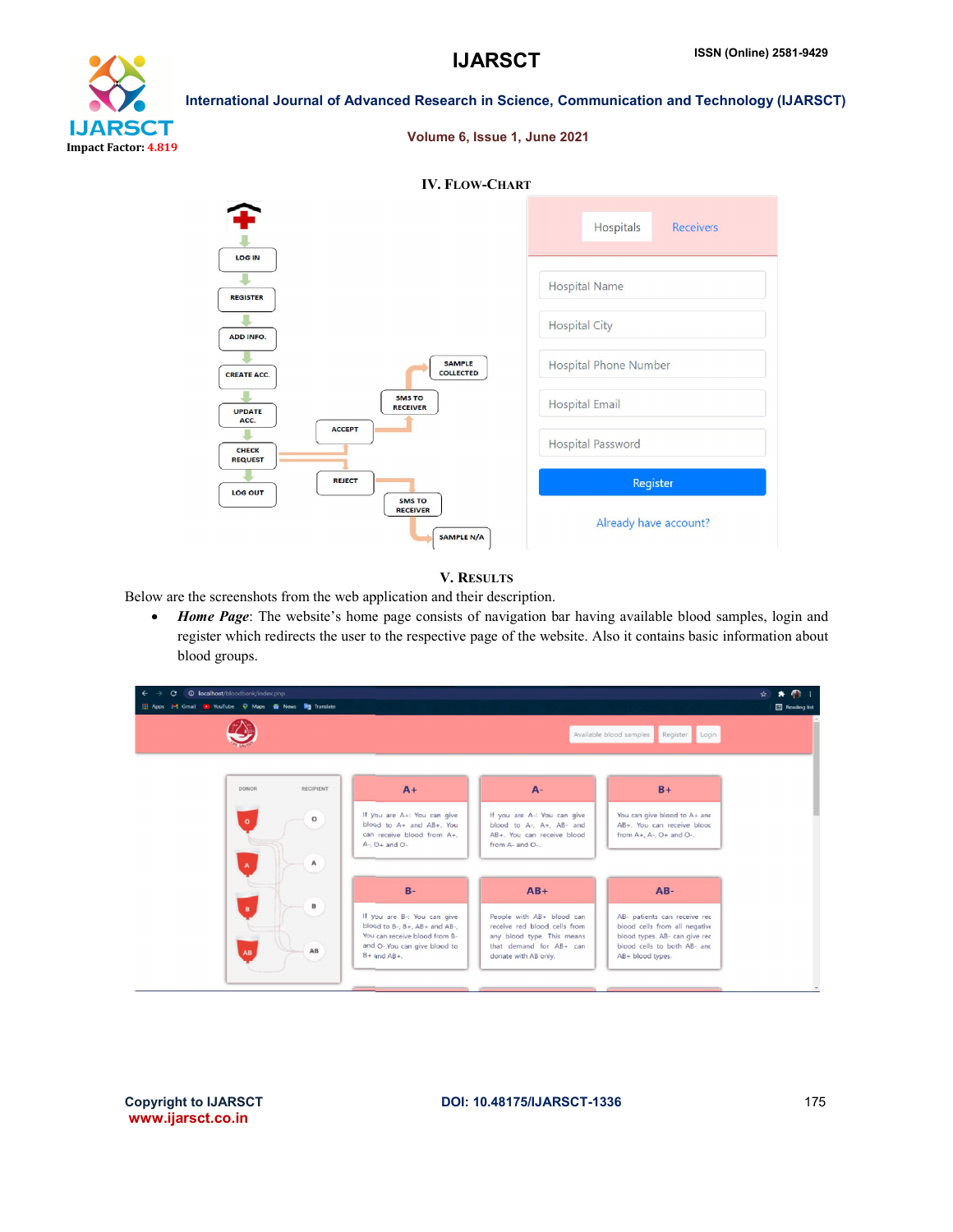

## Volume 6, Issue 1, June 2021

 Login and Register Page: The blood bank officer and receiver can visit the website's login and register page Login and Register Page: The blood bank officer and receiver can visit the website's login and register page<br>to create and log into their respective accounts. The account will be created by filling in some details which are used for further process.

|                           | ISSN (Online) 2581-9429<br><b>IJARSCT</b>                                                                                                                                                                                 |
|---------------------------|---------------------------------------------------------------------------------------------------------------------------------------------------------------------------------------------------------------------------|
|                           | <b>iternational Journal of Advanced Research in Science, Communication and Technology (IJARS)</b>                                                                                                                         |
|                           | Volume 6, Issue 1, June 2021                                                                                                                                                                                              |
| used for further process. | gin and Register Page: The blood bank officer and receiver can visit the website's login and register page<br>create and log into their respective accounts. The account will be created by filling in some details which |
| Hospitals<br>Receiver's   | Hospitals<br><b>Receivers</b>                                                                                                                                                                                             |
| <b>Hospital Email</b>     | <b>Hospital Name</b>                                                                                                                                                                                                      |
| <b>Hospital Email</b>     | <b>Hospital City</b>                                                                                                                                                                                                      |
| <b>Hospital Password</b>  | <b>Hospital Phone Number</b>                                                                                                                                                                                              |
| <b>Hospital Password</b>  | <b>Hospital Email</b>                                                                                                                                                                                                     |
| Login                     | Hospital Password                                                                                                                                                                                                         |
| Don't have account?       | Register<br>Already have account?                                                                                                                                                                                         |
|                           | ailability: Available blood samples shows the receiver the type of blood groups available for usage.                                                                                                                      |

Availability: Available blood samples shows the receiver the type of blood groups available for usage.

| Reset          | <b>Select Blood Group:</b><br>$\checkmark$<br>search |                      | <b>Available Blood Samples</b> |                       |                    |                       |
|----------------|------------------------------------------------------|----------------------|--------------------------------|-----------------------|--------------------|-----------------------|
| #              | <b>Hospital Name</b>                                 | <b>Hospital City</b> | <b>Hospital Email</b>          | <b>Hospital Phone</b> | <b>Blood Group</b> | <b>Action</b>         |
| 1              | Gandhi hospital                                      | <b>Delhi</b>         | gandhi@gmail.com               | 7865376358            | $B +$              | Request Sample        |
| $\overline{2}$ | Unknown hospital                                     | unknown              | unknown@gmail.com              | 9876543267            | $A +$              | Request Sample        |
| 3              | Orange City Hospital                                 | Nagpur               | orangecity@gmail.com           | 9752168762            | $A -$              | Request Sample        |
| 4              | <b>Orange City Hospital</b>                          | Nagpur               | orangecity@gmail.com           | 9752168762            | $AB+$              | <b>Request Sample</b> |
| 5              | Orange City Hospital                                 | Nagpur               | orangecity@gmail.com           | 9752168762            | $O -$              | <b>Request Sample</b> |

Copyright to IJARSCT www.ijarsct.co.in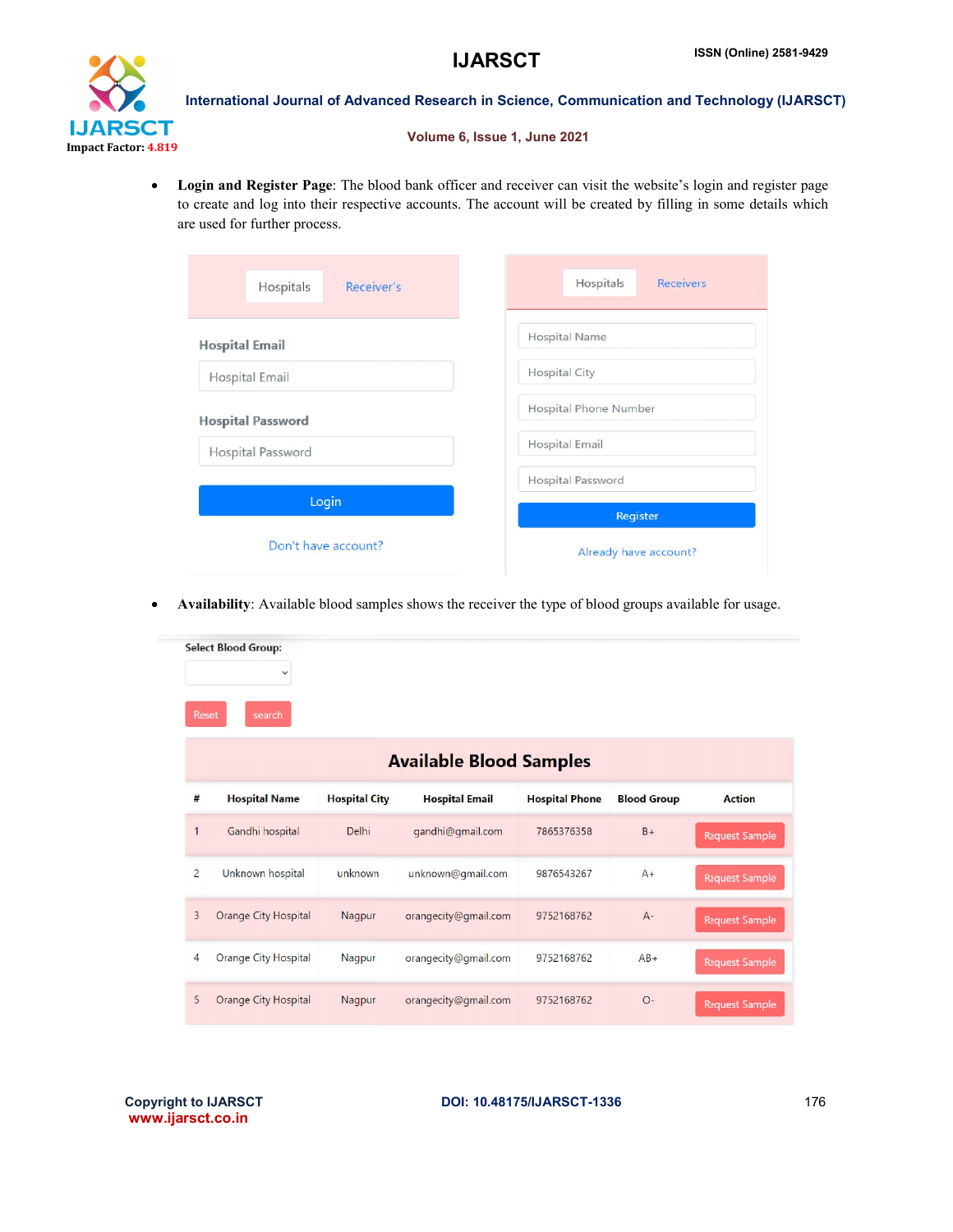

### Volume 6, Issue 1, June 2021

|                                                                                                                                                                                                                                            |                                    |                                                                                                   |        |            | <b>IJARSCT</b>               |                         |                   |                                                                                                 | <b>ISSN (Online) 2581-9429</b> |  |
|--------------------------------------------------------------------------------------------------------------------------------------------------------------------------------------------------------------------------------------------|------------------------------------|---------------------------------------------------------------------------------------------------|--------|------------|------------------------------|-------------------------|-------------------|-------------------------------------------------------------------------------------------------|--------------------------------|--|
|                                                                                                                                                                                                                                            |                                    |                                                                                                   |        |            |                              |                         |                   | International Journal of Advanced Research in Science, Communication and Technology (IJARSCT    |                                |  |
|                                                                                                                                                                                                                                            | <b>SCT</b><br>$\text{tor}$ : 4.819 |                                                                                                   |        |            | Volume 6, Issue 1, June 2021 |                         |                   |                                                                                                 |                                |  |
|                                                                                                                                                                                                                                            | $\bullet$                          | Sent Blood Request: here the receiver can send blood request to the hospital.                     |        |            |                              |                         |                   |                                                                                                 |                                |  |
| <b>III</b> Apps                                                                                                                                                                                                                            | e                                  | <sup>3</sup> localhost/bloodbank/sentrequest.php<br>M Gmail R YouTube P Maps & News Rig Translate |        |            |                              |                         |                   |                                                                                                 | ☆<br><b>Reading list</b>       |  |
|                                                                                                                                                                                                                                            |                                    |                                                                                                   |        |            | Sent Blood Request           | Available blood samples |                   | Logout<br><b>C</b> ameya kambe                                                                  |                                |  |
|                                                                                                                                                                                                                                            |                                    |                                                                                                   |        |            |                              |                         |                   |                                                                                                 |                                |  |
| <b>Sent Requests</b><br>$\#$<br>Name<br>City<br>Email<br>Phone<br><b>Blood Group</b><br><b>Status</b><br><b>Action</b><br><b>Crange City Hospital</b><br>orangecity@gmail.com<br>Nagpur<br>9752168762<br>$AB+$<br>Accepted<br>$\mathbf{1}$ |                                    |                                                                                                   |        |            |                              |                         |                   |                                                                                                 |                                |  |
|                                                                                                                                                                                                                                            |                                    |                                                                                                   |        |            |                              |                         |                   |                                                                                                 |                                |  |
|                                                                                                                                                                                                                                            |                                    |                                                                                                   |        |            |                              |                         |                   |                                                                                                 |                                |  |
|                                                                                                                                                                                                                                            |                                    | Accept or Reject Request: from the hospitals side the request can be accepted or rejected.        |        |            |                              |                         |                   |                                                                                                 |                                |  |
|                                                                                                                                                                                                                                            |                                    |                                                                                                   |        |            | <b>Blood Requests</b>        |                         |                   |                                                                                                 |                                |  |
| #                                                                                                                                                                                                                                          | <b>Name</b>                        | <b>Email</b>                                                                                      | City   | Phone      | <b>Blood Group</b>           |                         | <b>Status</b>     |                                                                                                 | <b>Action</b>                  |  |
| 1                                                                                                                                                                                                                                          | arbaaz sheikh                      | arbaaz@gmail.com                                                                                  | Nagpur | 9742565462 | $O-$                         |                         | You have Accepted | Accepted                                                                                        | Reject                         |  |
| $\overline{c}$                                                                                                                                                                                                                             | nilisha bhishma                    | nilisha@gmail.com                                                                                 | Nagpur | 9742563185 | $O -$                        |                         | You have Rejected | Accept                                                                                          | Rejected                       |  |
| 3                                                                                                                                                                                                                                          | ameya kambe                        | ameya@gmail.com                                                                                   | Nagpur | 9742565462 | $AB+$                        |                         | You have Accepted | Accepted                                                                                        | Reject                         |  |
|                                                                                                                                                                                                                                            |                                    |                                                                                                   |        |            |                              |                         |                   | Add Blood Info: It is where the hospital can add information about the available blood samples. |                                |  |

|                | <b>Blood Requests</b> |                   |        |            |                                     |                   |          |               |  |  |  |
|----------------|-----------------------|-------------------|--------|------------|-------------------------------------|-------------------|----------|---------------|--|--|--|
| #              | <b>Name</b>           | <b>Email</b>      | City   | Phone      | <b>Blood Group</b><br><b>Status</b> |                   |          | <b>Action</b> |  |  |  |
| $\mathbf{1}$   | arbaaz sheikh         | arbaaz@gmail.com  | Nagpur | 9742565462 | $O -$                               | You have Accepted | Accepted | Reject        |  |  |  |
| $\overline{2}$ | nilisha bhishma       | nilisha@gmail.com | Nagpur | 9742563185 | $O -$                               | You have Rejected | Accept   | Rejected      |  |  |  |
| $\overline{3}$ | ameya kambe           | ameya@gmail.com   | Nagpur | 9742565462 | $AB+$                               | You have Accepted | Accepted | Reject        |  |  |  |

|                                    | Add blood info                   | <b>Blood Request</b> | Available blood samples |               | <b>Orange City Hospital</b> | Logout |
|------------------------------------|----------------------------------|----------------------|-------------------------|---------------|-----------------------------|--------|
|                                    | <b>Add Blood Group Available</b> |                      | <b>Blood Bank</b>       |               |                             |        |
|                                    | <b>In Your Hospital</b>          | $\sharp$             | <b>Blood Samples</b>    | <b>Action</b> |                             |        |
| Term & conditions.<br>$\Box$ Agree |                                  | $\overline{1}$       | $A -$                   | <b>Delete</b> |                             |        |
| <b>Blood Group</b>                 | $\checkmark$                     | $\overline{2}$       | $AB +$                  | Delete        |                             |        |
|                                    | Add                              | $\overline{3}$       | $O-$                    | Delete        |                             |        |
|                                    | Cancel                           |                      |                         |               |                             |        |

Copyright to IJARSCT www.ijarsct.co.in

DOI: 10.48175/IJARSCT-1336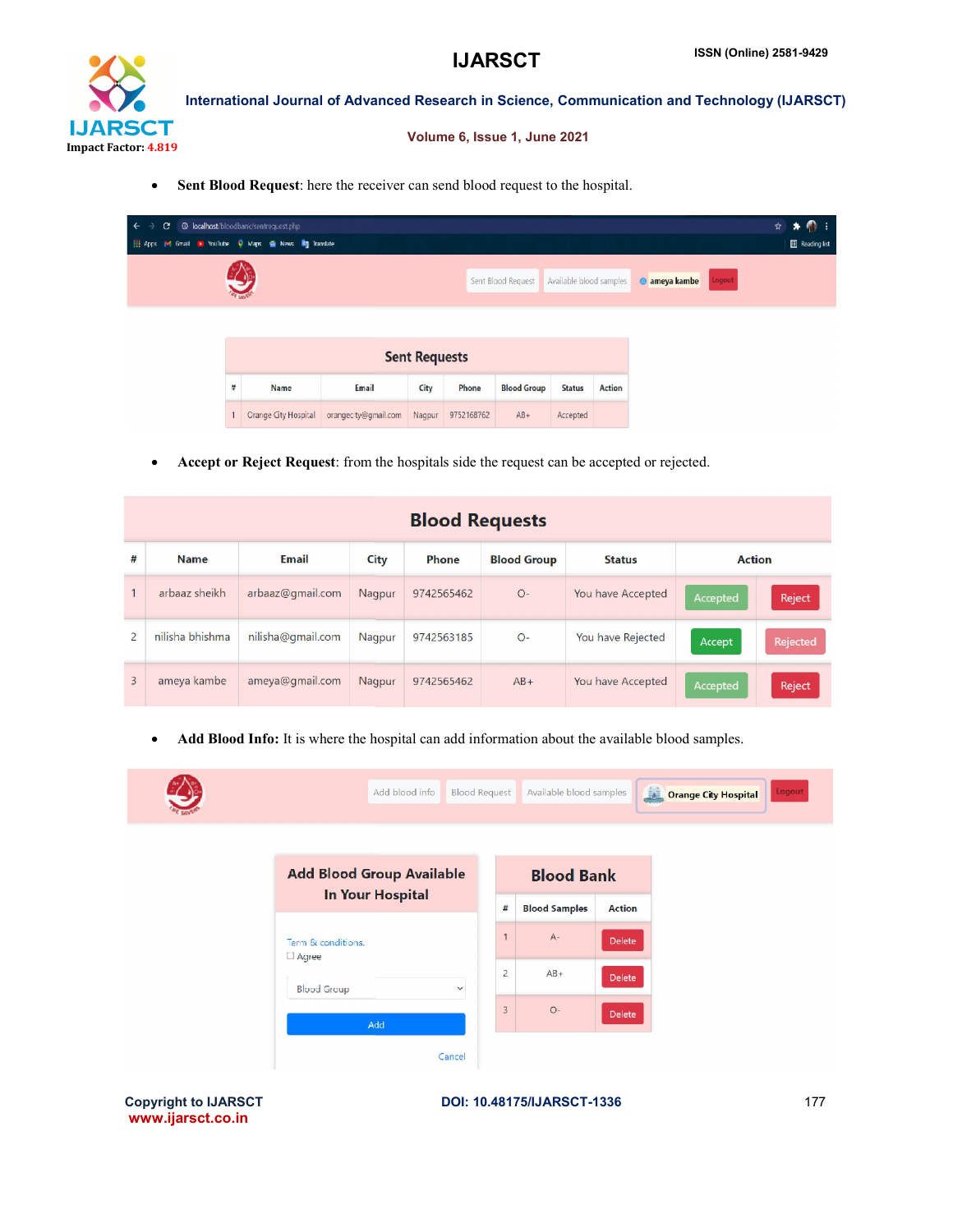

Volume 6, Issue 1, June 2021

#### VI. CONCLUSION

 The increase in population has contributed to the increase in the demand of blood and widen the demand and supply gap of blood donations. Many countries are constantly facing problems regarding the supply of blood to the people in need. Thousands of people lose their lives due to lack of proper communication between the blood banks, hospitals and receivers. Our project focusses on one of such problems that is blood donation and provides an alternative that could change the dynamics of how this process is carried out. From our research we can see a huge gap in the demand and supply of blood donations and to mend this gap we have successfully created an online web portal. This portal displays the blood samples available in the hospitals to the people in need. The receiver can not only view but also request the sample to the hospitals or blood banks directly. Technology has proven to be a boon and provides solutions to many problems faced by us. where the blood donors, the hospital and the receivers communicate directly to each other which can lead to easy access of blood to the receivers. Thousands of people in need of blood lose their lives due to improper communication between blood banks and the hospitals, this also leads to wastage of available blood inventory. The online web portal not only tackles this problem but also can mend the gap of supply and demand of blood. This process is thus less time consuming and very efficient.

#### **ACKNOWLEDGMENTS**

 We would like to thank our project guide Dr. Manisha Khorgade for her constant support and guidance that led to the execution of this project.

#### **REFERENCES**

- [1] Blood bank management system International Journal of Advanced Computational Engineering and Networking Volume-4, Issue-9, Sep.-2016Thadomal Shahani Engineering College, Bandra (W), Mumbai.
- [2] Enhancing Blood Transfusion Safety Through the Use of Online Blood Bank Management System in Oman Information Technology Department Shinas College Of Technology Dec-2018 .
- [3] Centralised blood band repository International Journal of Information System and Engineering vol 3 no.1 April, 2015 School of Engineering and Computing Sciences (SOECS) FTMS College Malaysia
- [4] A Review on blood bank management system International Journal of Engineering Science and Computing, April 2019 Department of Computer Science & Engineering ABES Institute of Technology, Uttar Pradesh, India.
- [5] Android blood bank application, International journal of computer science and mobile computing, vol-9, issue-3,March 2020, Department of Computer science and Engineering, Maharaja Surajmal Institute of Technology, GGSIPU, New Delhi, India.
- [6] Online Blood Donation Reservation And Management system In Jeddah, Computing and Information Technology, King Abdulaziz University Life Science Journal 2014;11(8)
- [7] Development of Blood Bank management System, World conference on Technology, Innovation and Entrepreneurship,2015, School of Informatics and Applied Mathematics, University Malaysia.
- [8] Javed Akhtar Khan and M.R. Alony, "A New Concept of Blood Bank Management System using Cloud Computing for Rural Area (INDIA)", TIT Group of Institute of Engineering, Bhagwant University Ajmer, (RJ) INDIA, International Journal of Electrical, Electronics.
- [9] Blood Bank Management Information System in India, International Journal of Engineering Research and Applications (IJERA), Vol. 1, Issue 2,Government Engineering College Jhalawar.
- [10] K M Akkas Ali, IsratJahan, Md. Ariful Islam, Md. Shafaat Parvez, "Blood Donation Management System", Institute of Information Technology, Jahangirnagar University, Dhaka, Bangladesh , Department of Computer Science and Engineering, Jahangirnagar University, Dhaka, Bangladesh.
- [11] Vikas Kulshreshtha, Dr. SharadMaheshwari, "Blood Bank Management Information System in India", Government Engineering College Jhalawar, International Journal of Engineering, Research and Applications (IJERA) Vol. 1, Issue 2.

www.ijarsct.co.in

Copyright to IJARSCT **DOI: 10.48175/IJARSCT-1336** 178